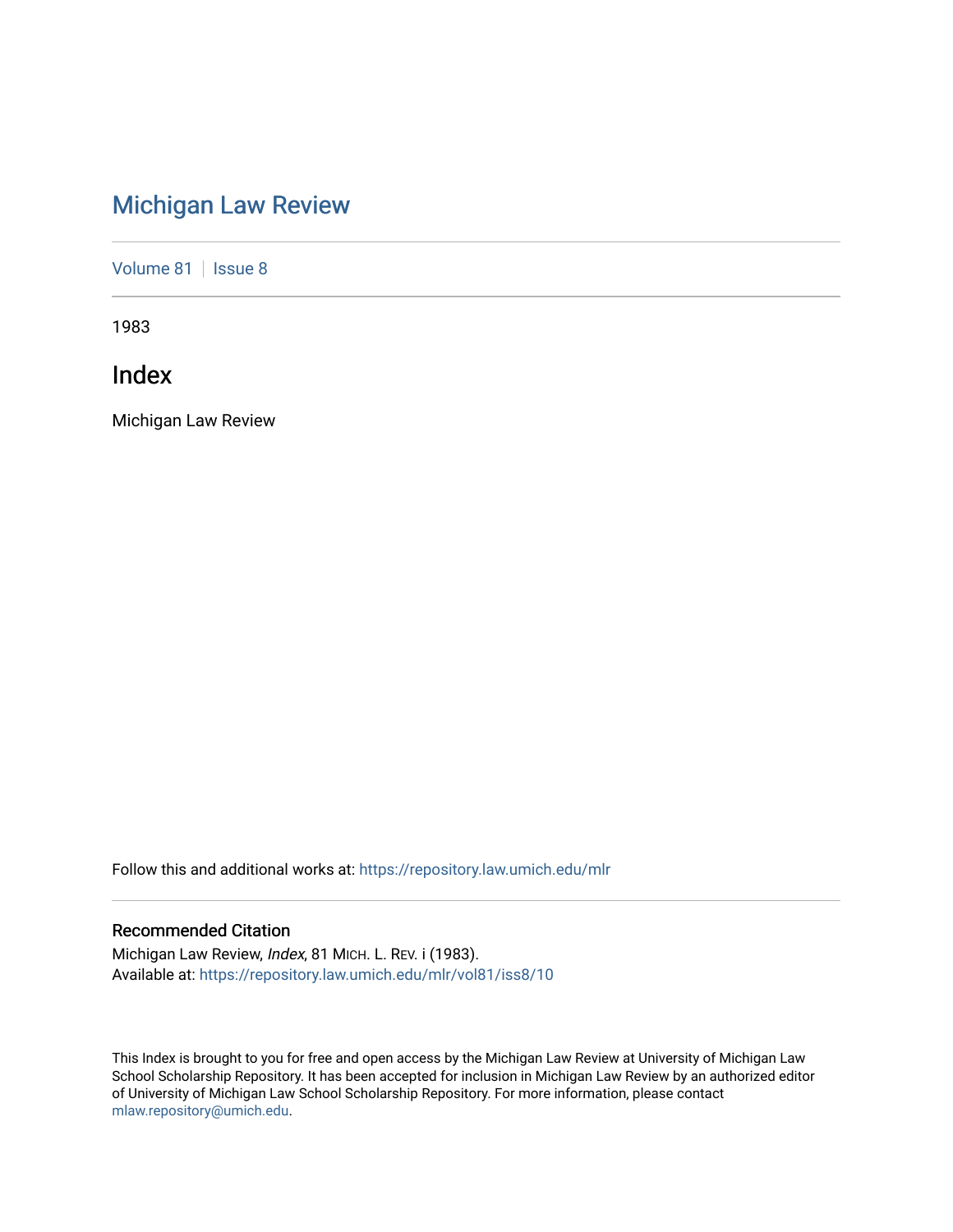# **Michigan Law Review**

**VOLUME 81 1982-1983** 

The University of Michigan Law School

1983

 $\overline{a}$ 

Michigan Law Review Ann Arbor, Michigan 48109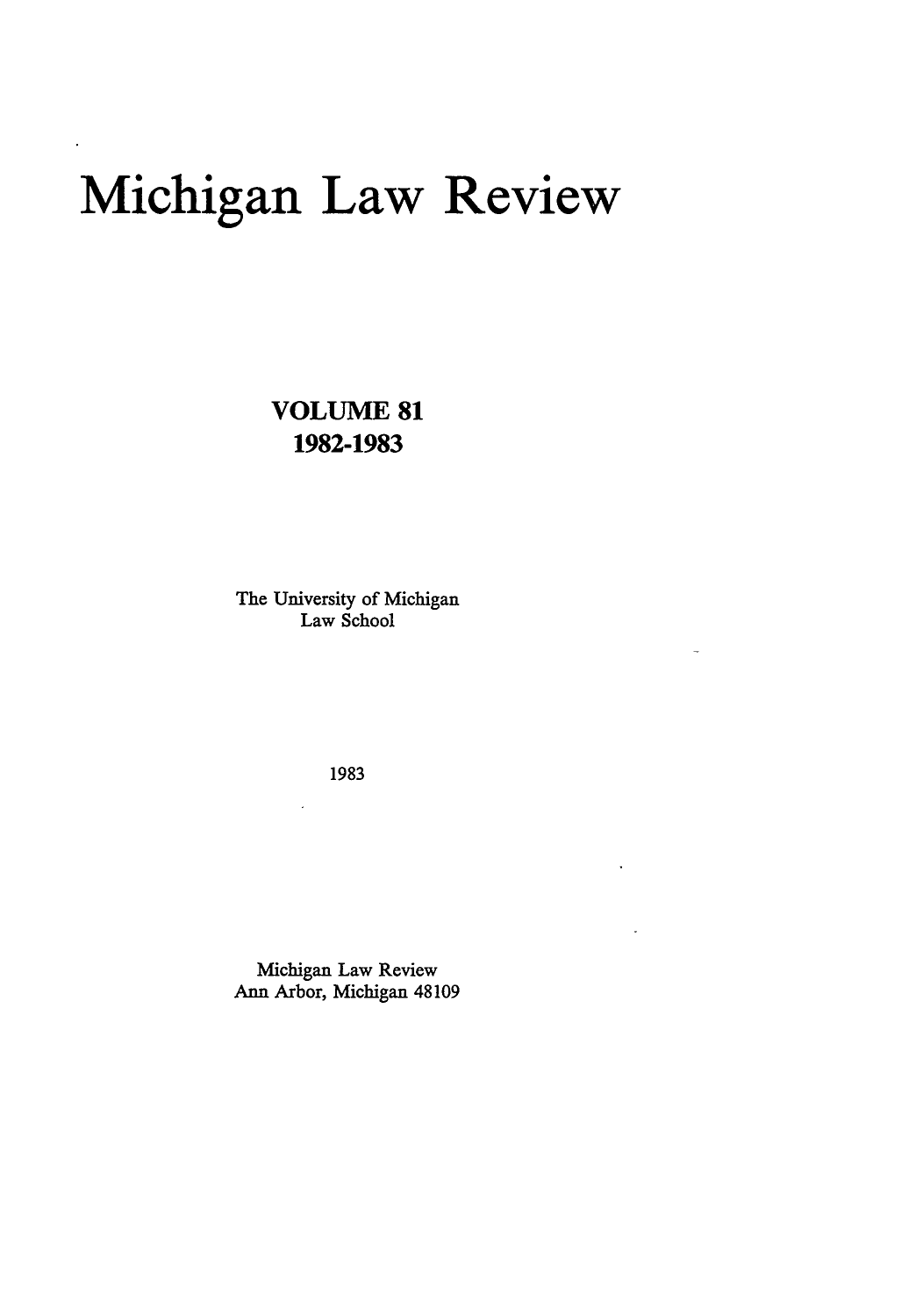# **CONTENTS**

# VOLUME 81

| Book Reviews — Authors  viii |  |
|------------------------------|--|
|                              |  |

# Copyright 1983 By THE MICHIGAN LAW REVIEW ASSOCIATION

 $\sim$ 

 $\ddot{\phantom{a}}$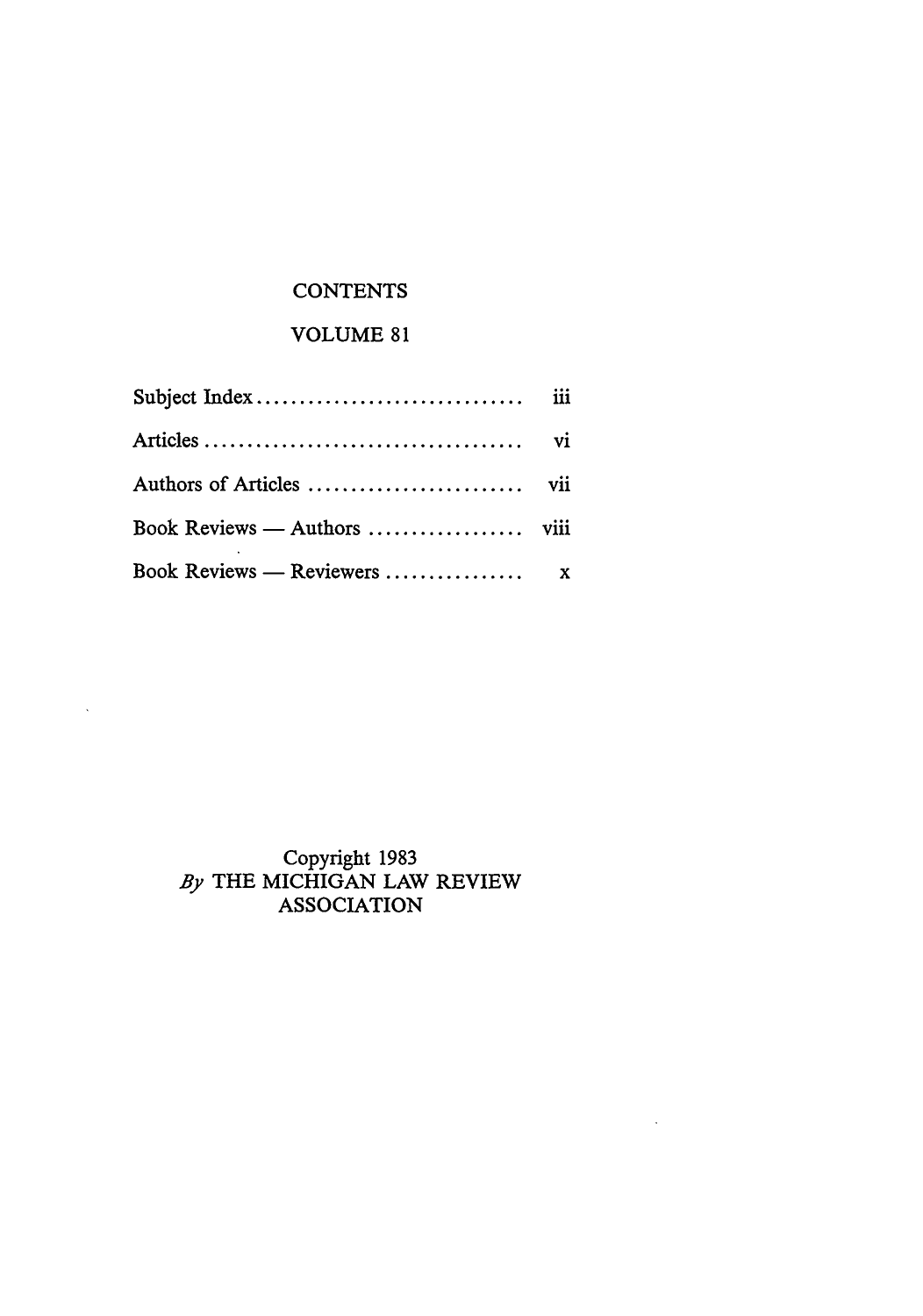# **SUBJECT** INDEX

(a) after a reference indicates a leading article; (c) a coment; (n) a note

# ADMINISTRATIVE AGENCIES

Does NEPA require an impact statement on inaction? (n) 1337-68

# ANTITRUST LAW: DAMAGES

Controlling jury damage awards in private antitrust suits (n) 693-713

# APPELLATE PROCEDURE

See *Due Process of Law.* 

## ATTORNEYS

See *Privileges.* 

# BANKS AND BANKING

Banker's adventures in brokerland: looking through Glass-Steagall at discount brokerage services, A (n)

# BOOKS

See also *Book Reviews,* pp. vii Scholarly books: what, to whom and why (a) 723-29 1983 survey of books relating to the law 723-1226 Reviews and notes of current books on law and related subjects 259-60, 455-56, 714, 1369-70, 1566-67, 1702-04, 1867-69

# BROKERS

See *Banks & Banking.* 

#### OLIN L. BROWDER

Tributes: Olin L. Browder 1711, 1713 1716

#### CIVIL PROCEDURE

See *Class Actions, Evidence.* 

## CLASS ACTIONS

See also *Statute of Limitations.*  Class actions for punitive damages (n) 1787

# **COMMERCE**

See *International Law.* 

# CONSTITUTIONAL LAW

See also *Freedom of Speech, Human Rights, Philosophy.* 

Constitutional status of marriage, kinship, and sexual privacy  $-$  balancing the individual and social interests, The (a) 463-574 Equity, due process and the seventh amendment: a commentary on the *Zenith* case (a) 1571-638

Fourth amendment as a device for protecting the innocent, The  $(a)$  1229-72

"Knock, knock" is no joke: announcement rules for business premises (n) 1666-86 Prosecutorial peremptory challenge practices in capital cases: an empirical study and a constitutional analysis (a) 1-98

# CORPORATIONS: TAXATION

State income taxation of multijurisdictional corporations, part II: reflections on *ASARCO* and *Woolworth* (a) 157-92

# CRIMINAL PROCEDURE

See *Due Process of Law.* 

# DAMAGES

See *Class Actions.* 

# DISCRIMINATION

See *Human Rights.* 

# DUE PROCESS OF LAW

See also *Constitutional Law.*  Prosecutorial vindictiveness in the criminal appellate process: due process protection after *United States v. Goodwin* (n) 194-220

# ECONOMICS

Implementing the Tokyo Round: legal aspects of changing international economic<br>rules (a) 267-397 rules  $(a)$ Legalization of American society: economic regulation, The (c) 1285-306

# EMPLOYER AND EMPLOYEE

See *Employers' Liability, Labor Law.* 

# EMPLOYERS' LIABILITY

Employee selection based on susceptibility to<br>
occupational illness (a) 1379-496 occupational illness (a)

# EMPLOYMENT

See *Employers' Liability.*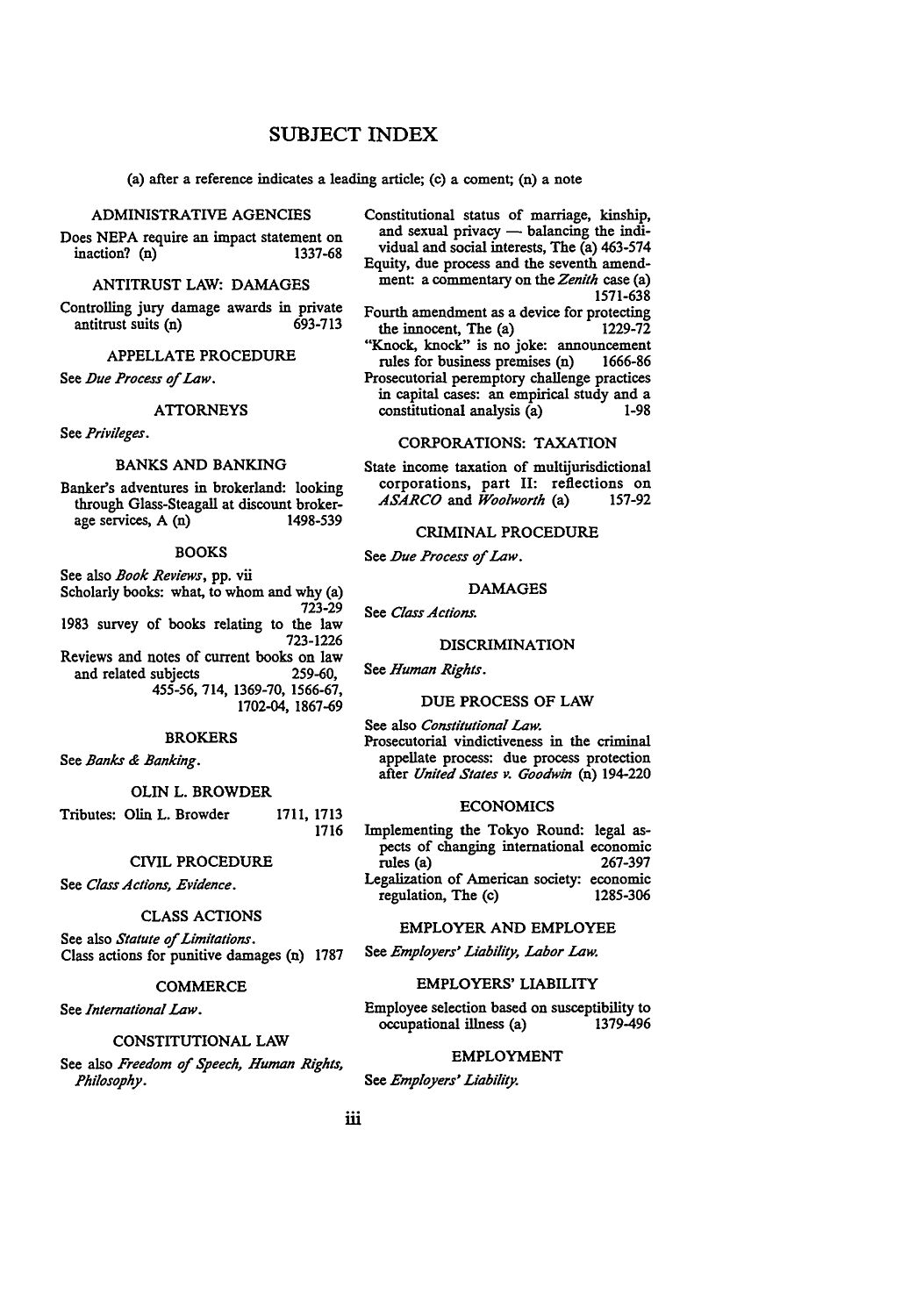# ENVIRONMENTAL LAW

See *Administrative Agencies.* 

# EQUAL PROTECTION

See *Constitutional Law.* 

#### EVIDENCE

Forgotten points in the "exclusionary rule"  $debate$   $(c)$ 

# EXPORTS AND IMPORTS

See *International Law.* 

# FEDERAL TORT CLAIMS ACT

Claim requirements of the Federal Tort Claims  $\tilde{A}$ ct: minimal notice or substantial documentation? (n) 1641-65 documentation? (n)

# FREEDOM OF SPEECH

Secondary consumer picketing, statutory interpretation, and the first amendment (n) 1817

# HUMAN RIGHTS

In defense of equality: a reply to Professor Perpetuity reform (a) 1718<br>Westen (a) 1718 Westen  $(a)$ Is equality a totally empty idea? (c) 600-03 PHILOSOPHY

# INTERNATIONAL LAW

Extraterritorial application of the Export Administration Act of 1979 under interna-<br>tional and American law (n) 1308-36 tional and American law (n)

# INTERNATIONAL LAW: DOCTRINES AND PRINCIPLES

See *Economics.* 

# JUDICIAL ADMINISTRATION

Court's inherent power to compel legislative funding of judicial functions, The (n)

# JUDICIAL REVIEW

EIS supplements for improperly completed projects: a logical extension of judicial re $view$  under NEPA  $(n)$  221-36 Judicial responses to the EECC's failure to<br>attempt conciliation (n) 433-54 attempt conciliation (n)

# JURIES

See Antitrust Law: Damages.

# JURISDICTION

See *Corporations: Taxation.* 

# JUVENILE COURTS

Public right of access to juvenile delinquency<br>hearings. The (n) 1540-65 hearings, The (n)

JUVENILE DELINQUENCY

See *Juvenile Courts.* 

# LABOR LAW

Employee standing under section 4 of the<br>Clayton Act (n) 1846  $C$ layton Act  $(n)$ 

LANDLORD AND TENANT See *Torts.* 

# LEGISLATION

See *Labor Law.* 

# LIMITATION OF ACTIONS

See *Statute* of *Limitations.* 

# PERIODICAL INDEX

Index to recent articles and comments appearing in leading reiews 261-66, pearing in leading reiews 457-62, 715-22, 1371-77, 1568- 70, 1705-09

# PERPETUITIES

Meaning of equality in law, science, math,<br>and morals: a reply, The (a) 604-63 and morals: a reply, The (a)

# PICKETING

See *Freedom* of *Speech.* 

# PRIVILEGES

Attorney-client privilege and the corporate client: where do we go after *l/pjohn?,* The (n) 665-92

# PROPERTY

See *Torts*.

# PUBLIC INTEREST

See *Constitutional Law.* 

# SEARCH AND SEIZURE

See *Constitutional Law.* 

# SEPARATION OF POWERS

See *Judicial Review.* 

# SOCIOLOGY

See *Constitutional Law, Economics.* 

# STATUTE OF LIMITATIONS

Statutes of limitations and opting out of class<br>actions (n) 399-432 actions (n)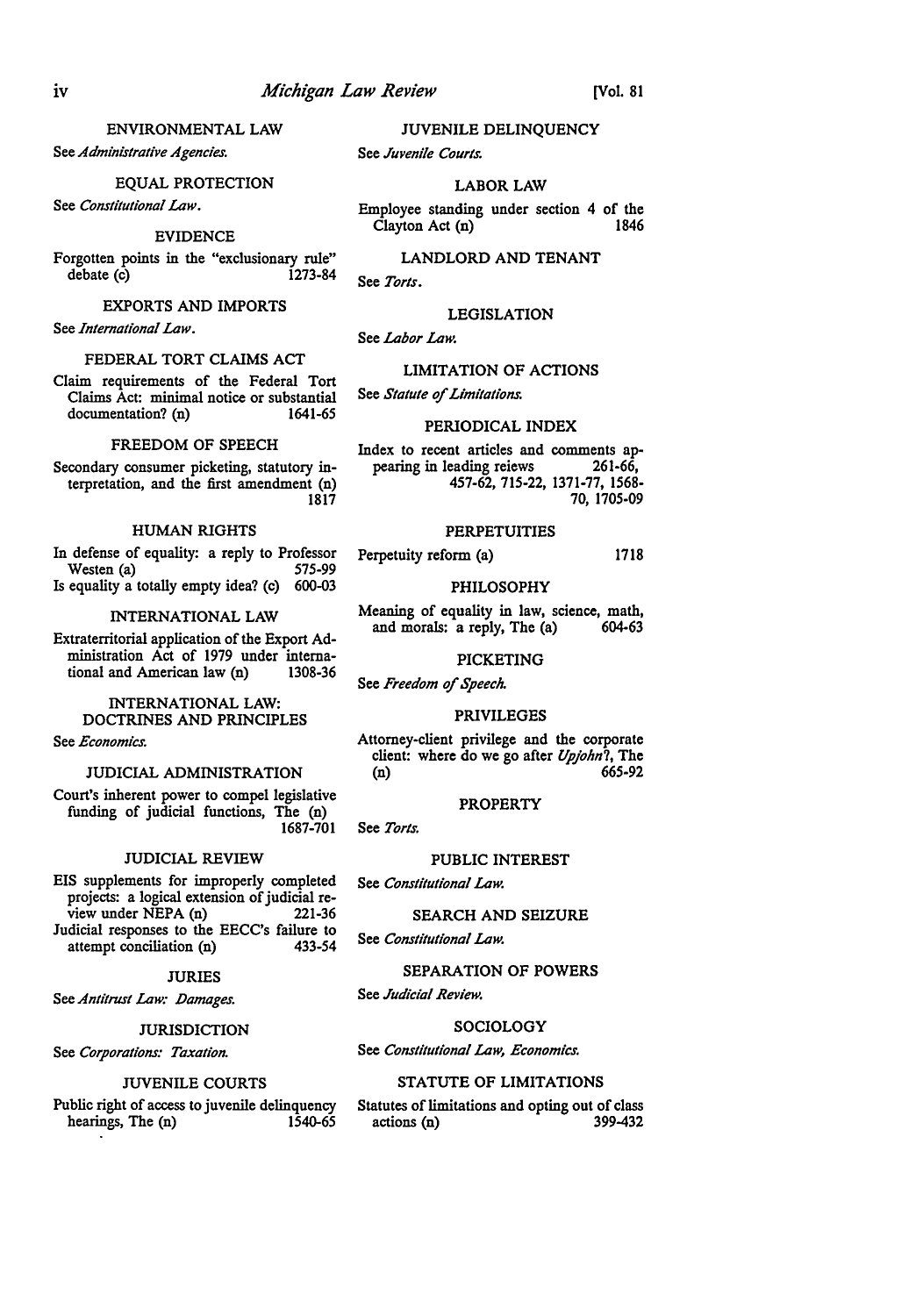# TAXATION: ENFORCEMENT

See *Corporations: Taxation.* 

# TAXATION: EXEMPTIONS

Deducting the cost of smoking cessation programs under Internal Revenue Code section 213 (n) 237-58

**TORTS** Taming of a duty — the tort liability of land $lords, The (a)$  99-156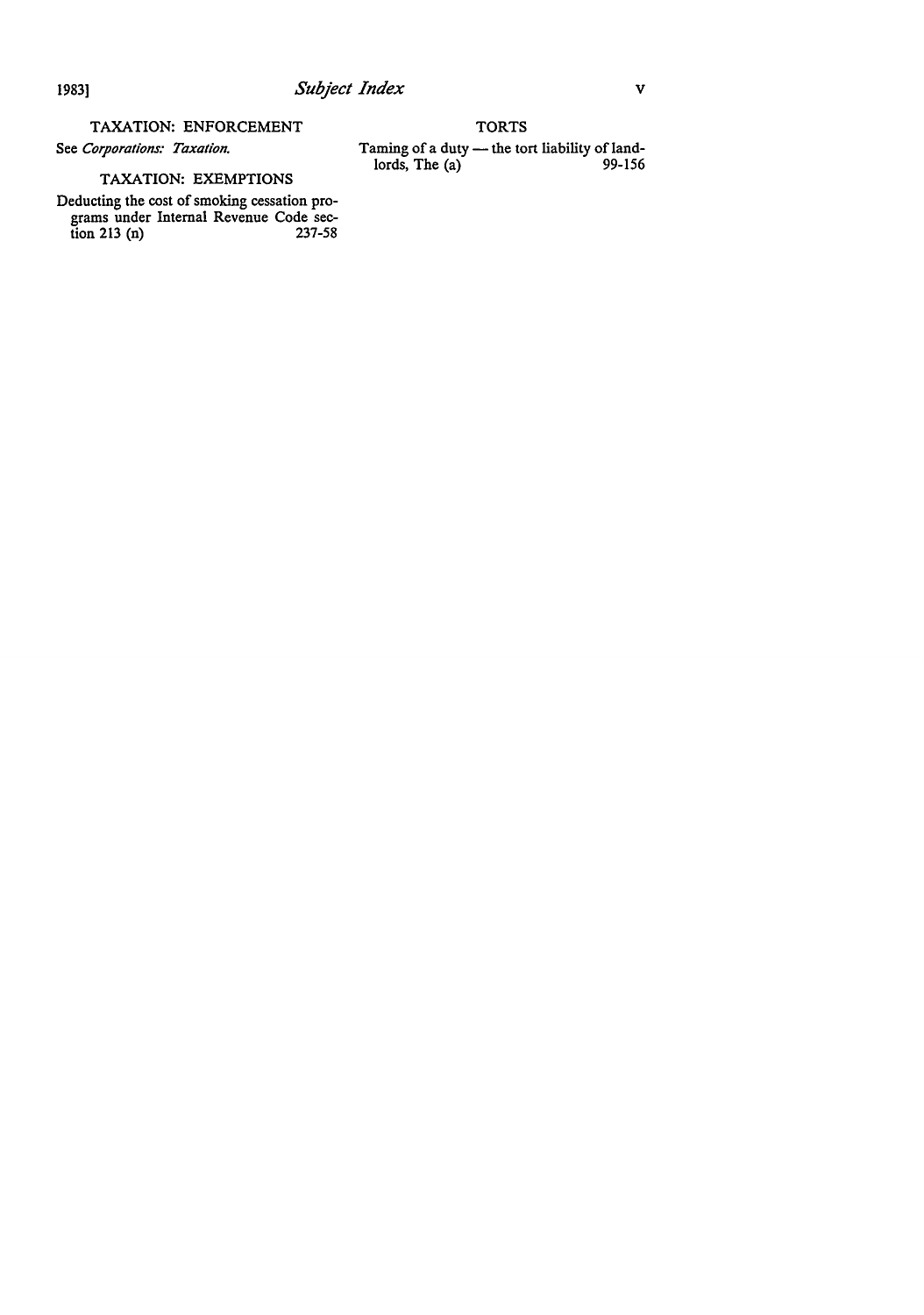- Constitutional Status of Marriage, Kinship, and Sexual Privacy - Balancing the Individual and Social Interests, The - *Bruce C. Hafen* 463-574 C. Hafen
- Employee Selection Based on Susceptibility to Occupational Illness - Mark A. *Rothstein* 1379-496
- Equity, Due Process and the Seventh Amendment: A Commentary on the *Zenith Case -Patrick Devlin* 1571-683
- Forgotten Points in the "Exclusionary Rule" Debate - *James Boyd White* (comment) 1273-84
- Fourth Amendment as a Device for Protecting the Innocent, The *-Arnold H. Loewy*  1229-72
- Implementing the Tokyo Round: Legal Aspects of Changing International Economic Rules - *John H. Jackson, Jean-Victor Louis & Mitsuo Matsushita* 267-397
- In Defense of Equality: A Reply to Professor<br>Westen Erwin Chemerinsky 575-99 Westen - Erwin Chemerinsky
- Is Equality a Totally Empty Idea? --*Anthony*<br>D'Amato (comment) 600-03 *D'Amato* (comment)
- Legalization of American Society: Economic Regulation, The - *Peter O. Steiner*<br>(comment) 1285-306 (comment)
- Meaning of Equality in Law, Science, Math,<br>and Morals: A Reply, The Peter and Morals: A Reply, The *Westen* 604-63
- Perpetuity Reform *Lawrence W.*<br>Waggoner 1718  $W$ aggoner
- Prosecutorial Peremptory Challenge Practices in Capital Cases: An Empirical Study and a Constitutional Analysis - *Bruce J.*<br>*Winick* 1-98  $W$ *inick*
- Scholarly Books: What, to Whom and Why - *James J. White* 723-29
- State Income Taxation of Multijurisdictional Corporations, Part II: Reflections on *ASARCO* and *Woolworth* - *Walter Hel/erstein* 157-92
- Taming of a Duty The Tort Liability of Landlords, The - *Olin L. Browder* 99-156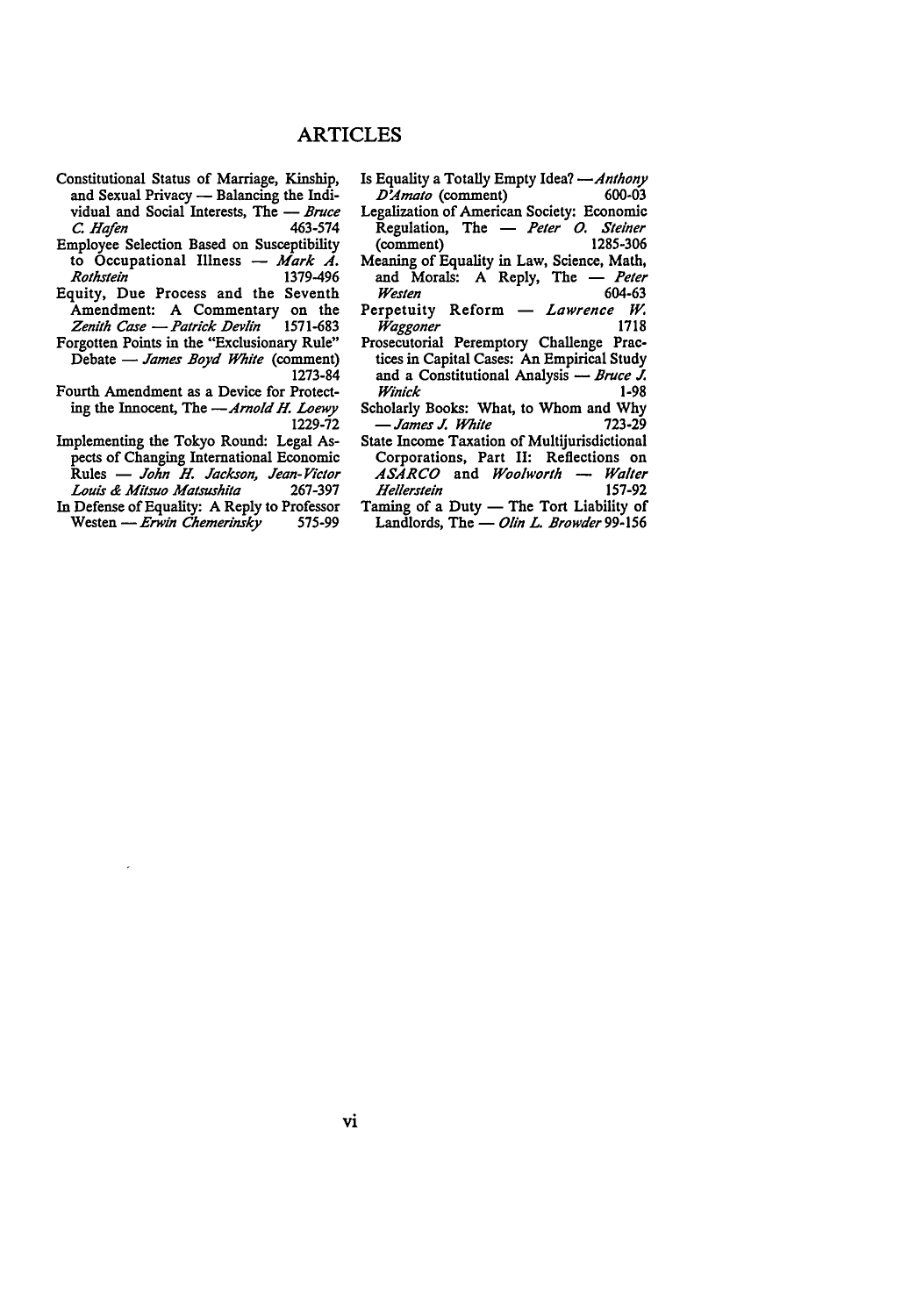- BROWDER, OLIN L. The Taming of a Duty - The Tort Liability of Landlords 99-156 CHEMERINSKY, ERWIN - The Defense of
- Equality: A Reply to Professor Westen 575-99
- D'AMATO, ANTHONY Is Equality a Totally<br>Empty Idea? (comment) 600-03 Empty Idea? (comment)
- DEVLIN, PATRICK Equity, Due Process and the Seventh Amendment: A Com-<br>mentary on the Zenith Case 1571-683 mentary on the Zenith Case
- HAFEN, BRUCE C. The Constitutional Status of Marriage, Kinship, and Sexual Privacy — Balancing the Individual and Social Interests 463-574 cial Interests
- HELLERSTEIN, WALTER State Income Taxation of Multijurisdictional Corporations, Part II: Reflections on ASARCO<br>and Woolworth 157-92 and *Woolworth*
- JACKSON, JOHN H., LOUIS, JEAN-VICTOR & MATSUSHITA, MITSUO - Implementing the Tokyo Round: Legal Aspects of Changing International Economic Rules 267-397
- LOEWY, ARNOLD H. The Fourth Amendment as a Device for Protecting the<br>Innocent 1229-72 Innocent
- LOUIS, JEAN-VICTOR, MATSUSHITA, MITSUO  $\&$  JACKSON, JOHN H. - Implementing the

Tokyo Round: Legal Aspects of Changing International Economic Rules

- MATSUSHITA, MITSUO, JACKSON, JOHN H. & LOUIS, JEAN-VICTOR - Implementing the Tokyo Round: Legal Aspects of Changing International Economic Rules
- ROTHSTEIN, MARK A. Employee Selection Based on Susceptibility to Occupational 1379-496
- STEINER, PETER  $O. -$  The Legalization of American Society: Economic Regulation<br>(comment) 1285-306 (comment)
- WAGGONER, LAWRENCE W. Perpetuity<br>Reform 1718 Reform
- WESTEN, PETER The Meaning of Equality in Law, Science, Math, and Morals: A<br>Reply 604-63 604-63
- WHITE, JAMES BOYD Forgotten Points in<br>the "Exclusionary Rule" Debate the "Exclusionary Rule" Debate (comment)
- WHITE, JAMES J. Scholarly Books: What, to Whom and Why to Whom and Why
- WINICK, BRUCE J. Prosecutorial Peremptory Challenge Practices in Capital Cases: An Empirical Study and a Constitutional Analysis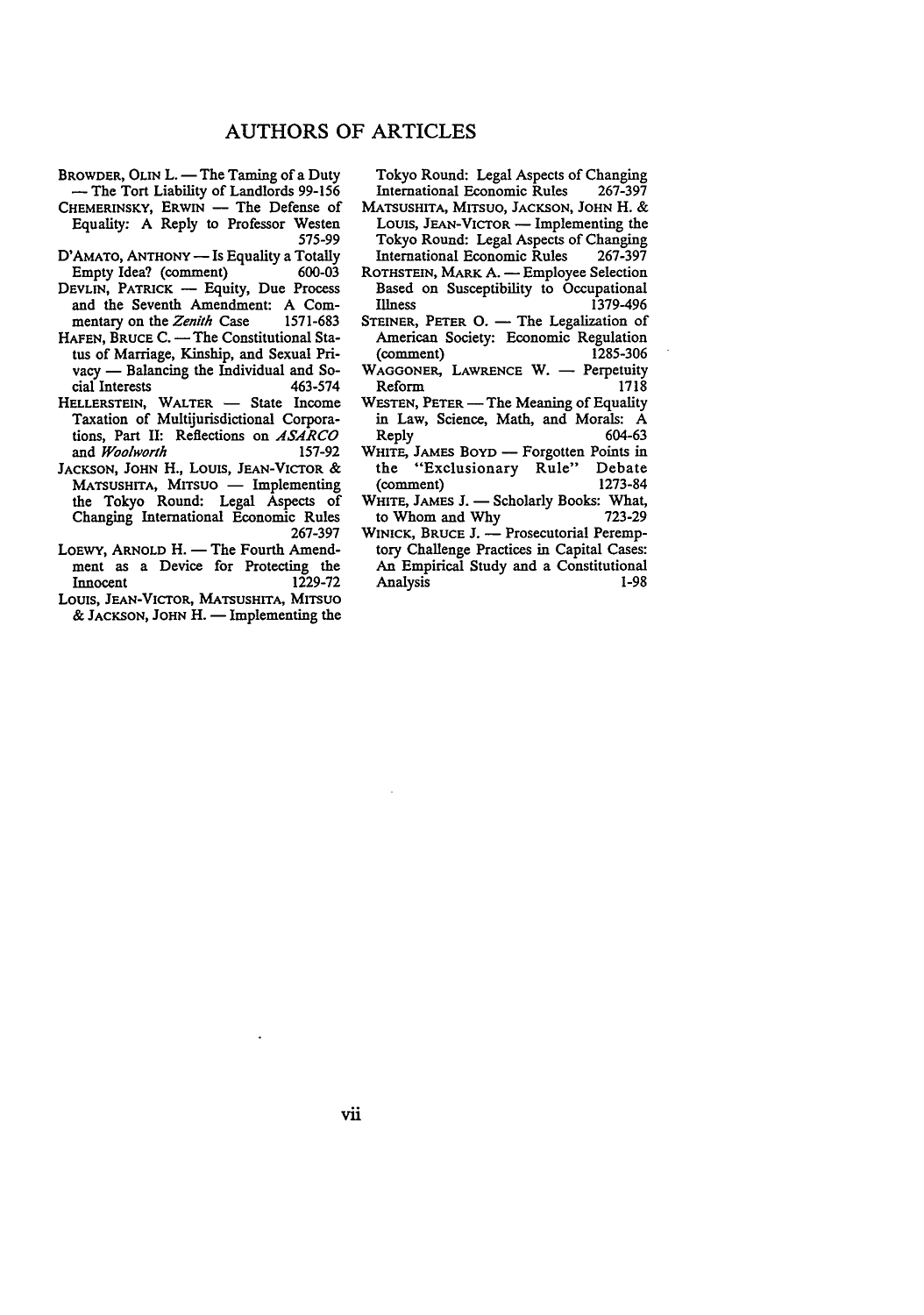- ABBOTT: In the Belly of the Beast: Letters<br>from Prison (Student Review) 1219 from Prison (Student Review)
- ALLEN: The Decline of the Rehabilitative Ideal: Penal Policy and Social Purpose<br>(Sheldon L. Messinger) 1176 (Sheldon L. Messinger)
- ASHMORE: Hearts and Minds: The Anatomy of Racism from Roosevelt to Reagan<br>(Damon J. Keith) 1040 (Damon J. Keith)
- ATIYAH: Promises, Morals, and Law (Student Review)
- ATWOOD & BREWSTER: Antitrust and American Business Abroad (James A. Rahl) 1130
- BALL: The Promise of American Law: A Theological, Humanistic View of Legal Process (Student Review)
- BEDAU: The Death Penalty in America (Student Review)
- BENNETT & FELDMAN: Reconstructing Reality in the Courtroom: Justice and Judgement in American Culture (Student Review) 1009
- BERGER: Death Penalties: The Supreme Court's Obstacle Course (Hugo Adam Bedau)
- BREYER: Regulation and Its Reform (Ernest Gellhorn)
- BUCHANAN: So Reason Can Rule (Student Review) 1114
- CALABRESI: A Common Law for the Age of<br>Statutes (Steve Mac Isaac) 754 Statutes (Steve Mac Isaac)
- CAPPELLETTI: Access to Justice and the Welfare State (Student Review)
- CASS: Revolution in the Wasteland: Value and Diversity in Television (Student Review) 896
- CHAMBERLIN & BROWN: The First Amendment Reconsidered: New Perspectives on the Meaning of Freedom of Speech and<br>Press (Student Review) 889 Press (Student Review)
- CHESTER: Inheritance, Wealth, and Society<br>(Student Review) 1111 (Student Review)
- CHOPER, KAMISAR & TRIBE: The Supreme Court: Trends and Developments, Volume 3: 1980-1981 (David M. O'Brien) 839
- CHRISTIE: Law, Norms and Authority (Student Review) 909
- CROSSKEY & JEFFREY: Politics and the Constitution in the History of the United States, Volume 3: The Political Background of the Federal Convention (Erwin Chemerinsky) 828
- DERSHOWITZ: The Best Defense (William H. Erickson) 1191
- DUBOIS: The Politics of Judicial Reform (Student Review) 774
- DUKER: A Constitutional History of Habeas Corpus (Charles Alan Wright)
- FISHKIN: The Limits of Obligation (Student<br>Review) 918 Review)
- FLEMMING: Punishment Before Trial: An Organizational Perspective of Felony Bail Processes (Student Review)
- FRIED: Contract as Promise: A Theory of Contractual Obligation (Student Review) 904
- FRIEDMAN & PERCIVAL: The Roots of Jus-<br>tice (Samuel Walker) 946 tice (Samuel Walker)
- GAYLIN & MACKLIN: Who Speaks for the Child: The Problems of Proxy Consent (Student Review)
- GLENDON: The New Family and the New Property (Joan Heifetz Hollinger)
- GOLDSTEIN: The Passive Judiciary (H. Richard Uviller)
- HAIMAN: Speech and Law in a Free Society<br>
Sudent Review (Student Review)
- HOFFMAN: Governmental Secrecy and the Founding Fathers: A Study in Constitu-<br>tional Controls (Student Review) 863 tional Controls (Student Review)
- HoPT: European Merger Control: Legal and Economic Analyses on Multinational Enterprises, Volume I (Student Review) 1142
- HURST: Dealing with Statutes (Albert Tate, Jr.) 746
- IRONS: The New Deal Lawyers (Student Review) 977
- KAGAN: Lawsuits and Litigants in Castile, 1500-1700 (Laura Nader)
- KATz: Poor People's Lawyers in Transition (Student Review)
- KIRP: Just Schools: The Idea of Racial Equality in American Education (Student Review) 1099
- KONIG: Law and Society in Puritan Massachusetts: Essex County, 1629-1692 (Warren M. Billings) 953
- McCRAw: Regulation in Perspective: Historical Essays (Student Review) 1093
- McDOWELL: Equity and the Constitution (Student Review) 859
- MCGUIGAN & RADER: A Blueprint for Judicial Reform (Monroe G. McKay) 811
- MURPHY: The Brandeis/Frankfurter Connection: The Secret Political Activities of Two Supreme Court Justices (Russell R. Wheeler) 931
- NADER: No Access to Law: Alternatives to the American Judicial System (Bryant G. Garth) 984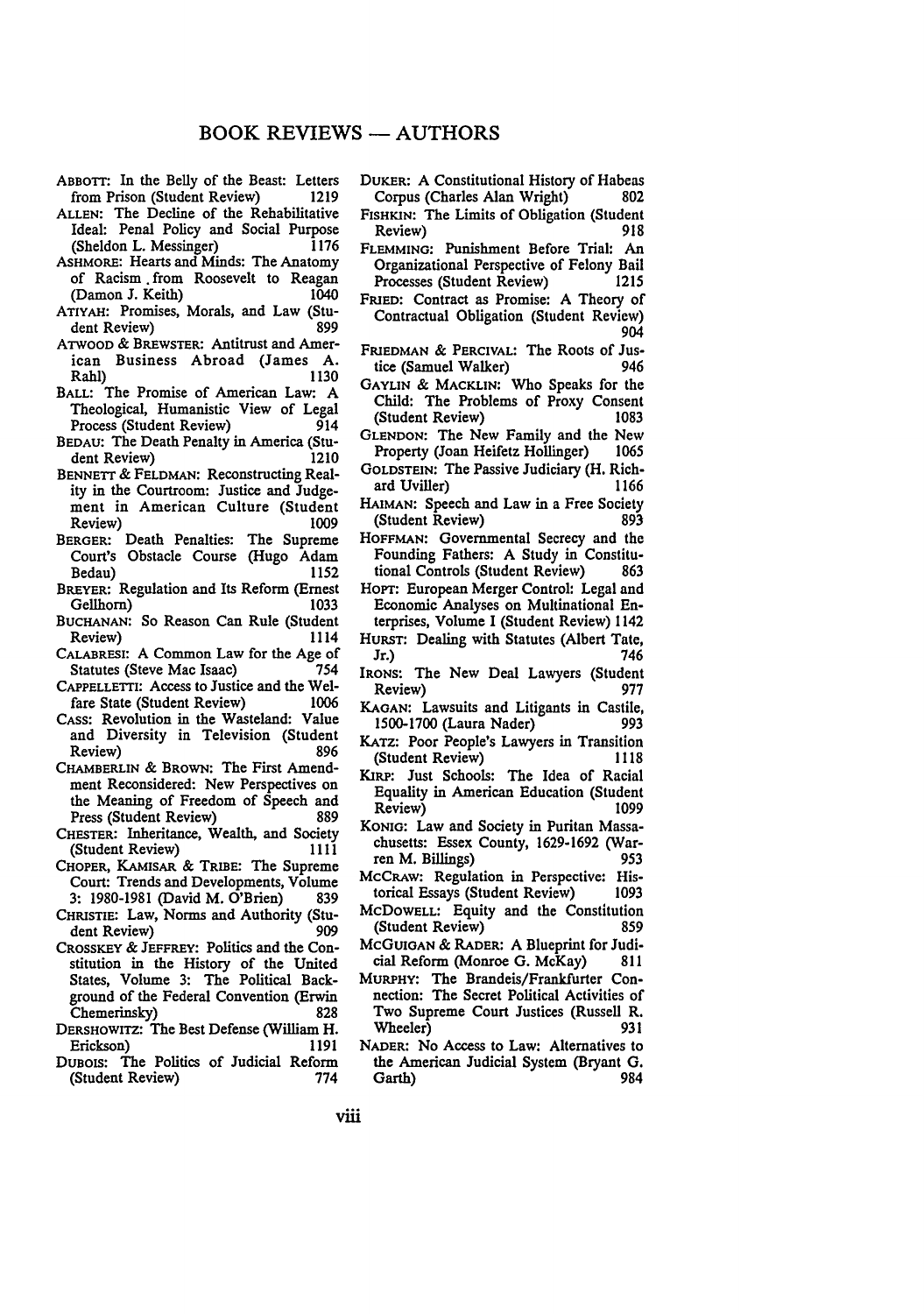- NELSON: Dispute and Conflict Resolution in Plymouth County, Massachusetts, 1725- 1825 (Warren M. Billings) 953
- O'BRIEN: The Public's Right To Know: The Supreme Court and the First Amendment (Loren P. Beth) 880
- O'BRIEN: The Conduct of Just and Limited War (Student Review) 1148
- PALMER: The County Courts of Medieval England, 1150-1350 (Stephen D. White) 963
- PARKER: Legal Psychology: Eyewitness Testimony - Jury Behavior (Student Review) 1012
- PERKINS: The Prudent Peace: Law as For-<br>eign Policy (Student Review) 1145 eign Policy (Student Review)
- PERRY: The Constitution, the Courts, and Human Rights: An Inquiry into the Legitimacy of Constitutional Policymaking by the Judiciary (Richard B. Saphire) 782
- Police Practices and the Law: Essays from the *Michigan Law Review* (Jon 0. Newman) 1185
- QUIRK: Industry Influence in Federal Regulatory Agencies (Student Review) 1096
- REBELL & BLOCK: Educational Policy Making and the Courts: An Empirical Study of Judicial Activism (Mark G. Yudof) 730
- ROEBER: Faithful Magistrates and Republican Lawyers: Creators of Virginia Legal Culture, 1680-1810 (Warren M. Billings) 953
- RosENN: Law and Inflation (Student Review) 1029
- ROTHMAN: Conscience and Convenience (Samuel Walker) 946
- SAARI: American Court Management: Theories and Practices (Student Review) 778
- SANDALOW & STEIN: Courts and Free Markets: Perspectives from the United States and Europe (Lord Mackenize Stuart) 1122
- SCHWARTZ: Super Chief: Earl Warren and His Supreme Court  $-$  a Judicial Biogra-<br>phy (Dennis J. Hutchinson) 922 phy (Dennis J. Hutchinson)
- SHAPIRO: Courts A Comparative and<br>Political Analysis (Laura Nader) 993 Political Analysis (Laura Nader)
- SHELLEY: Crime and Modernization (Marshall B. Clinard)
- Readings in Comparative Criminology<br>Marshall B. Clinard) 1016 (Marshall B. Clinard)
- SHERMAN & HAWKINS: Imprisonment in America: Choosing the Future (David A. Ward) 1202
- TEICHMAN: Illegitimacy: An Examination<br>of Bastardy (Student Review) 1087 of Bastardy (Student Review)
- UROFSKY: Louis D. Brandeis and the Progressive Tradition (Student Review) 980
- WATSON: The Making of the Civil Law (Charles Donahue, Jr.) 972
- WEITZMAN: The Marriage Contract (Student Review) 1090
- WENNER: The Environmental Decade in Court (Student Review) 1107
- WHITE: Earl Warren: A Public Life (Dennis J. Hutchinson) 922
- WRIGHT, MILLER & COOPER: Federal Practice and Procedure, Volumes 13-19: Jurisdiction and Related Matters (James Dickson Phillips, Jr.) 820
- YAFFEE: Prohibitive Policy: Implementing the Federal Endangered Species Act (Student Review) 1104
- YUDOF: When Government Speaks: Politics, Law, and Government Expression in America (Lee C. Bollinger) 867
- ZIMRING: The Changing Legal World of Adolescence (Bruce C. Hafen) 1045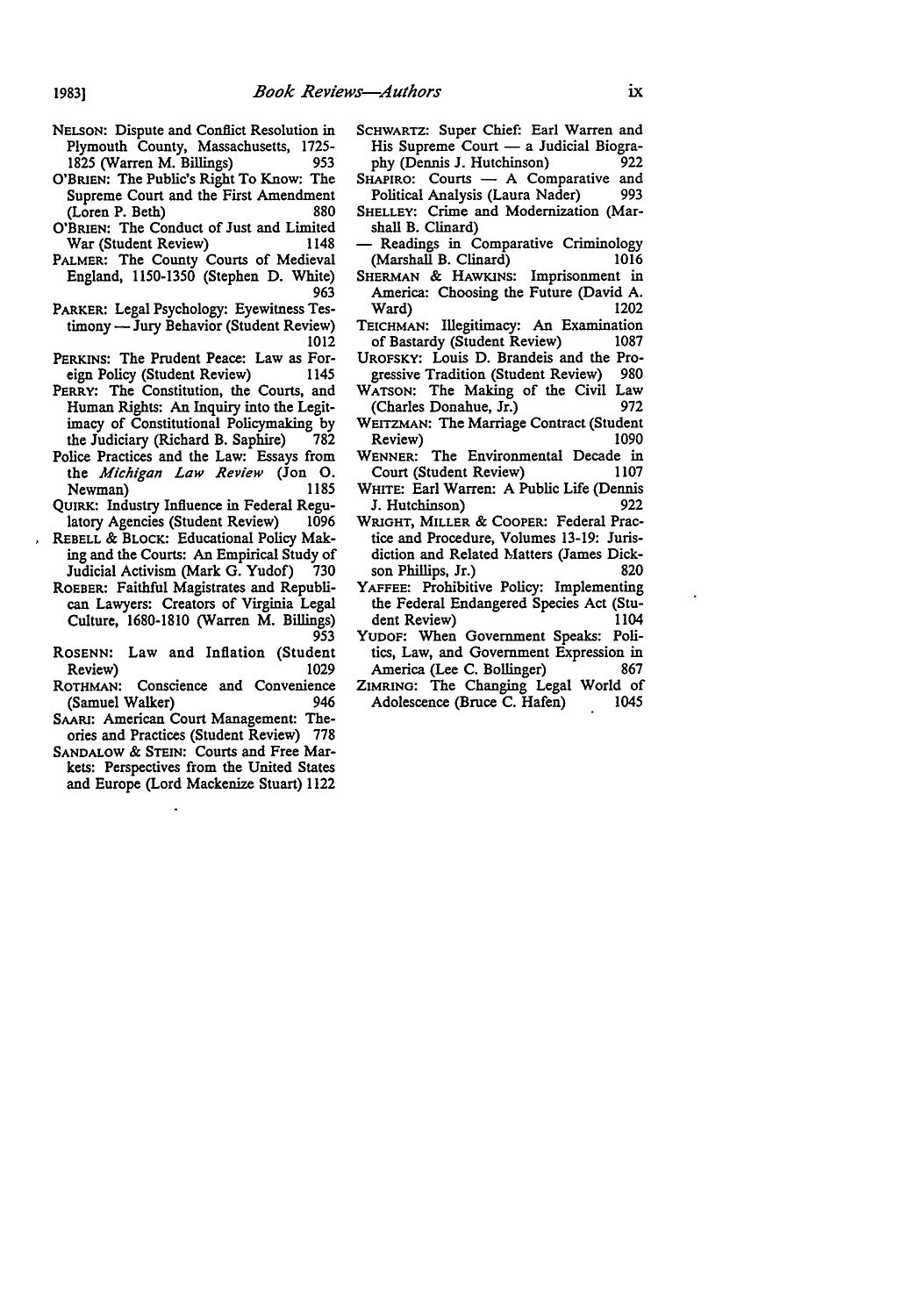- BEDAU, HUGO ADAM Berger: Death Penalties: The Supreme Court's Obstacle Course 1152
- BETH, LOREN P. O'Brien: The Public's Right To Know: The Supreme Court and the First Amendment
- BILLINGS, WARREN M Konig: Law and Society in Puritan Massachusetts: Essex County, 1629-1692
- Nelson: Dispute and Conflict Resolution in Plymouth County, Massachusetts, 1725-1825
- Roeber: Faithful Magistrates and Republican Lawyers: Creators of Virginia Legal Culture, 1680-1810 953
- BOLLINGER, LEE C. Yudof: When Government Speaks: Politics, Law, and Government Expression in America 867
- CHEMERINSKY, ERWIN Crosskey & Jeffrey: Politics and the Constitution in the History of the United States, Volume 3: The Political Background of the Federal Convention 828
- CLINARD, MARSHALL B. Shelley: Crime and Modernization
- Shelley: Readings in Comparative Criminology 1016
- DONAHUE, CHARLES J. Watson: The<br>Making of the Civil Law 972 Making of the Civil Law
- ERICKSON, WILLIAM H. Dershowitz: The Best Defense 1191
- GARTH, BRYANT G. Nader: No Access to Law: Alternatives to the American Judicial System
- GELLHORN, ERNEST Breyer: Regulation<br>and Its Reform 1033 and Its Reform<br>HAFEN, BRUCE C. -
- Zimring: The Chang-<br>of Adolescence 1045 ing Legal World of Adolescence
- HOLLINGER, JOAN HEIFETZ Glendon: The New Family and the New Property 1065
- HUTCHINSON, DENNIS J. Schwartz: Super Chief: Earl Warren and His Supreme Court - A Judicial Biography
- White: Earl Warren: A Public Life 922
- KEITH, DAMON J. Ashmore: Hearts and Minds: The Anatomy of Racism from Roosevelt to Reagan
- MAC ISSAC, STEVE Calabresi: A Common<br>Law for the Age of Statutes 754 Law for the Age of Statutes
- McKAY, MONROE G. McGuigan & Rader: A Blueprint for Judicial Reform 811
- MESSINGER, SHELDON L. Allen: The Decline of the Rehabilitative Ideal: Penal Policy and Social Purpose 1176
- NADER, LAURA Kagan: Lawsuits and Litigants in Castile, 1500-1700
- Shapiro: Courts A Comparative and Political Analysis
- $N$ EWMAN, JON  $\dot{O}$ .  $-$  Police Practices and the Law: Essays from the *Michigan Law Review* 1185
- O'BRIEN, DAVID M. -- Choper, Kamisar & Tribe: The Supreme Court: Trends and Developments, Volume 3: 1980-1981 839
- PHILLIPS, JAMES DICKSON, JR. Wright, Miller & Cooper: Federal Practice and Procedure, Volumes 13-19: Jurisdiction and Related Matters 820
- RAHL, JAMES A. Atwood & Brewster: An-<br>titrust and American Business American Business<br>1130 Abroad
- SAPHIRE, RICHARD B. Perry: The Constitution, the Courts, and Human Rights: An Inquiry into the Legitimacy of Constitutional Policymaking by the Judiciary 782
- STUDENT REVIEW Abbott: In the Belly of the Beast: Letters from Prison 1219
- Atiyah: Promises, Morals, and Law 899 - Ball: The Promise of American Law: A
- Theological Humanistic View of Legal Process Bedau: The Death Penalty in America 1210
- Bennett & Feldman: Reconstructing Reality in the Courtroom: Justice and
- Judgement in American Culture 1009<br>Buchanan: So Reason Can Rule 1114 Buchanan: So Reason Can Rule
- Cappelletti: Access to Justice and the<br>Welfare State 1006 Welfare State
- Cass: Revolution in the Wasteland: Value and Diversity in Television 896
- Chamberlin & Brown: The First Amendment Reconsidered: New Perspectives on the Meaning of Freedom of Speech and Press 889
- Chester: Inheritance, Wealth, and Society 1111
	- Christie: Law, Norms and Authority 909 - Dubois: The Politics of Judicial Reform
- 774
- Fishkin: The Limits of Obligation 918 - Flemming: Punishment Before Trial:
- An Organizational Perspective of Felony Bail Processes 1215
- Fried: Contract as Promise: A Theory<br>of Contractual Obligation 904 of Contractual Obligation
- Gaylin & Macklin: Who Speaks for the Child: The Problems of Proxy Consent 1083